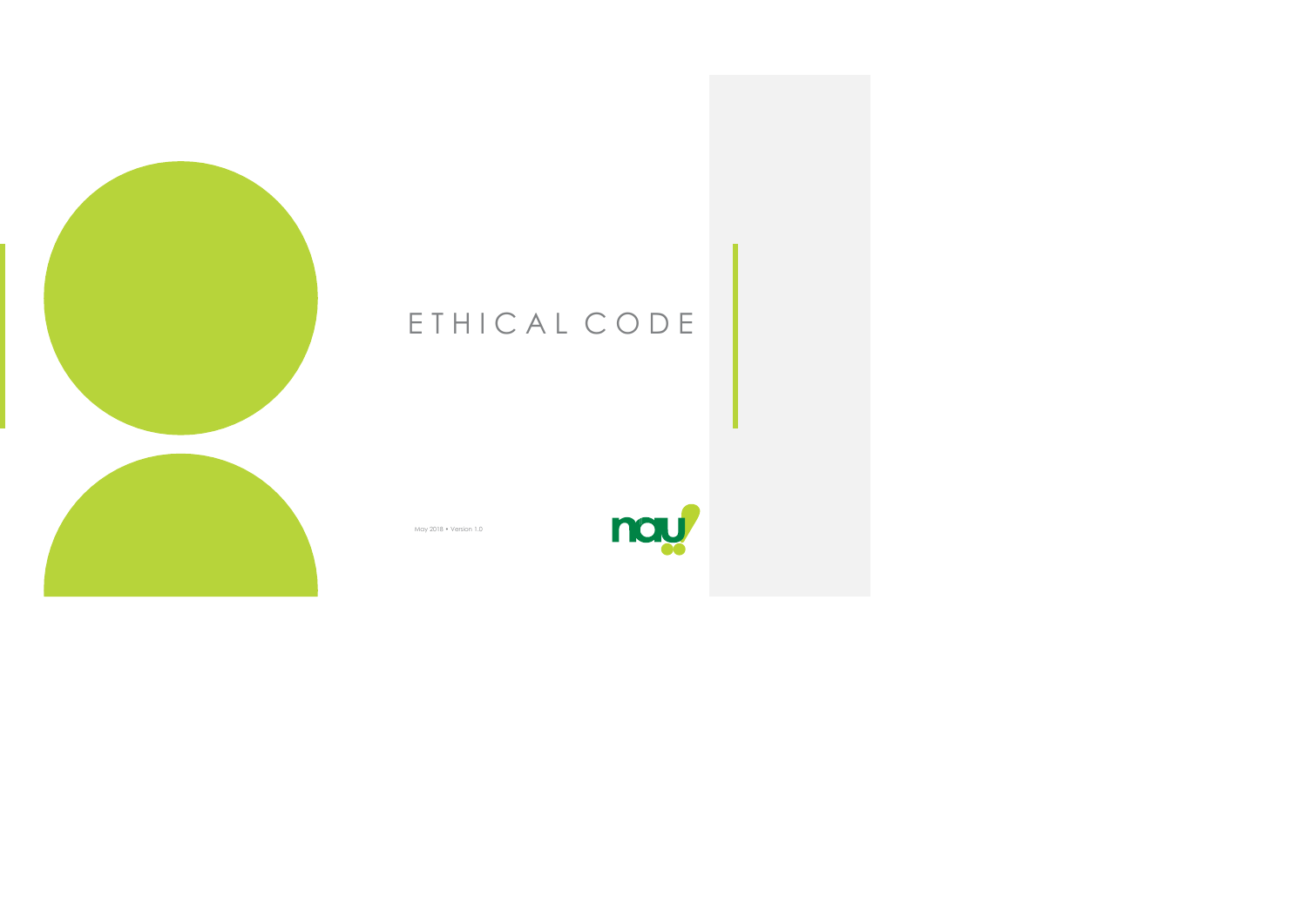### Index

MESSAGE FROM THE PRESIDENT

01 INTRODUCTION

02 ADDRESSEES AND AREA OF APPLICATION

 $.06$ RELATIONS WITH CLIENTS

03 MISSION, VISION, GUIDING VALUES

04 CODE OF CONDUCT

05 RELATIONS WITH WORK ASSOCIATES

07 RELATIONS WITH SUPPLIERS

08 RELATIONS WITH THE COMMUNITY AND INSTITUTIONS

09

IMPLEMENTATION OF THE ETHICAL CODE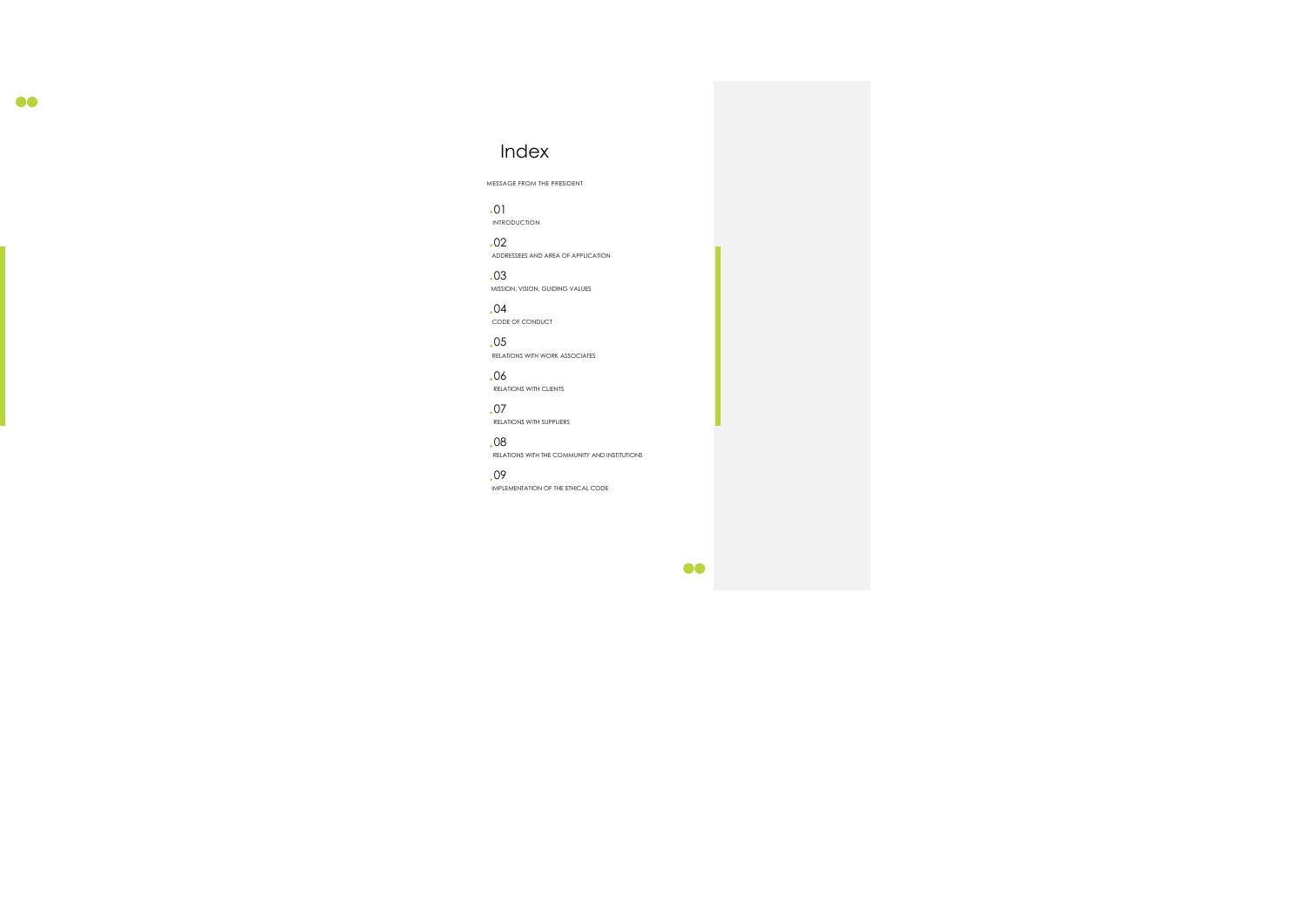### MESSAGE FROM THE PRESIDENT

Letters accompanying an Ethical Code are often simply an elegant exercise.

Perhaps for reasons of modesty, or perhaps because we have always preferred to "do" rather than to "talk", I realise that we have never explained our fundamental values. Those values that allowed us to start up, and that guide our choices. Propriety, Innovation, Irony, Respect, Taste for Beauty, Environmental Respect are not concepts or abstract words. They are guiding values, and as such are non-negotiable. Not in themselves. But because the bring advantages. They improve the quality of our lives. They improve the quality of our work. And in so doing the make a significant contribution to the long-term wellbeing of our clients, of our business and on the society in which we live.

This letter, on the other hand, aims to be very concrete, in pure NAU! Style. NAU! was created because we all wanted to be proud of our work. Proud of the products and services that we would present to the market. However, particularly proud of how we would do this and how we would conduct our lives.

I would like to add just one other commitment that marks us out. Our commitment toward the Community that hosts us. We are grateful to them. And we would like to express to them our gratitude in a tangible manner, with the aim of contributing to the wellbeing of everyone.

There is one prospect that better than others summarises our way of thinking. In a hyper-fast world, which tends to burn everything up very quickly, we want to create and look for, every day, a business that grows steadily, with pleasure and pride, in the long term. Economic, social and environmental sustainability are how our daily actions should be interpreted.



**Commentato [WU1]:** "società" (in generale): society

oppure "Società" – the Company (NAU!)

**OO** 

 $\bullet\bullet$ 

**Commentato [WU2]:** "ricercare" – look for, search for "ricreare" - recreate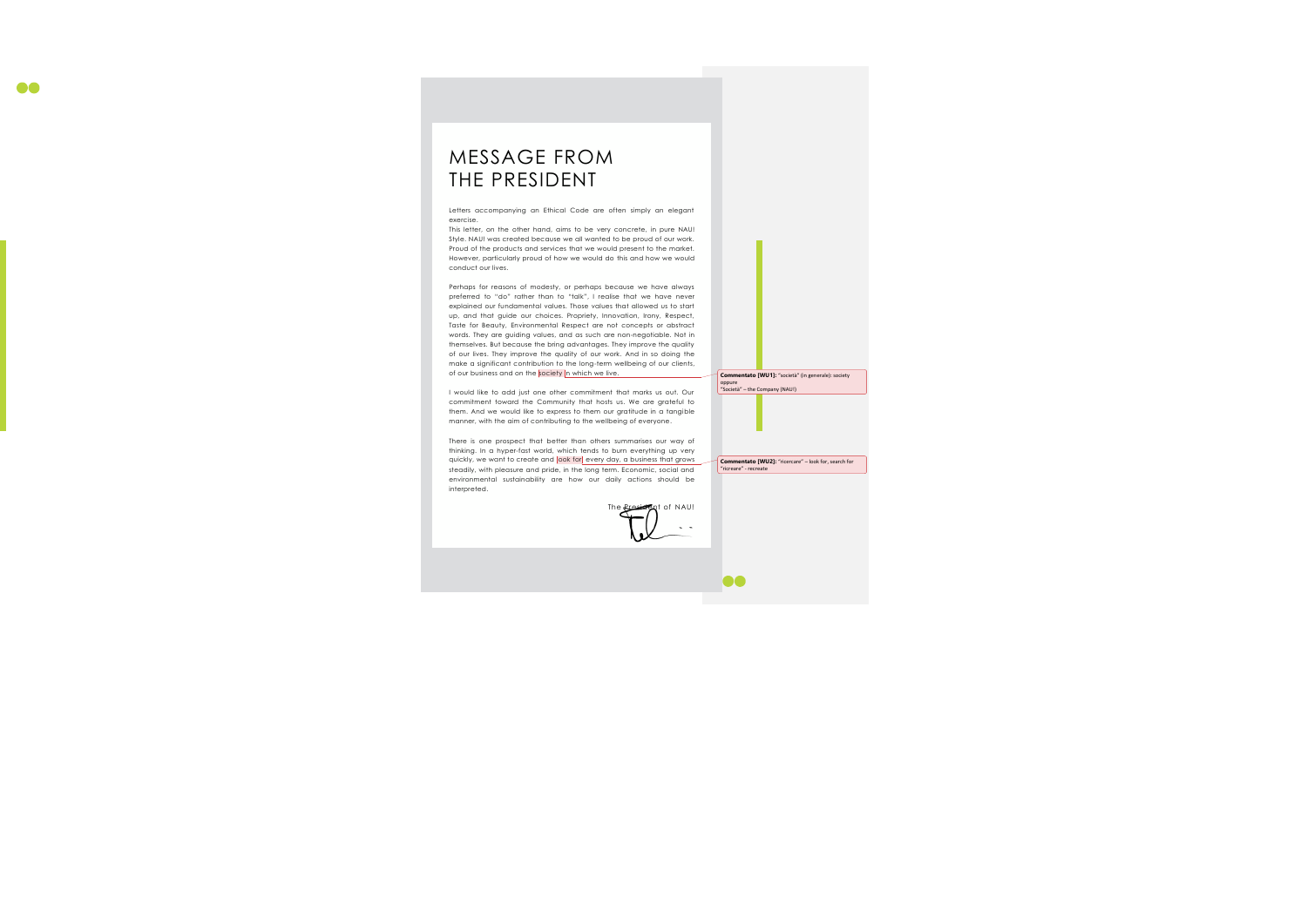

## INTRODUCTION

NAU S.p.A. (hereunder simply "NAU!" and/or "Company") is an outstanding firm in the Italian eyewear sector, one that makes, produces and distributes prescription glasses, sunglasses and accessories for the national and international markets.

An approach based on ethics in entrepreneurial activity is of fundamental importance for a company to run smoothly and maintain credibility towards its clients, shareholders and suppliers, and, more in general, towards the entire economic context in which it operates. NAU! plans to transform its energising know-how and appreciation for ethical values into a competitive advantage.

The NAU S.p.A. Board of Directors has therefore decided to adopt this Ethical Code (hereunder also "Code"), which aims to confirm and set down in one single document the principles of propriety, loyalty, integrity, and transparency of conduct, of the operating method and of conducting relationships, both internally and as regards third parties.

The aim of the Code is not simply to identify and prevent conduct that is illicit, or in any case not ethically correct, but rather to focus on the positive and correct actions to carry out, therefore establishing a culture of social responsibility and of collaboration with its employees.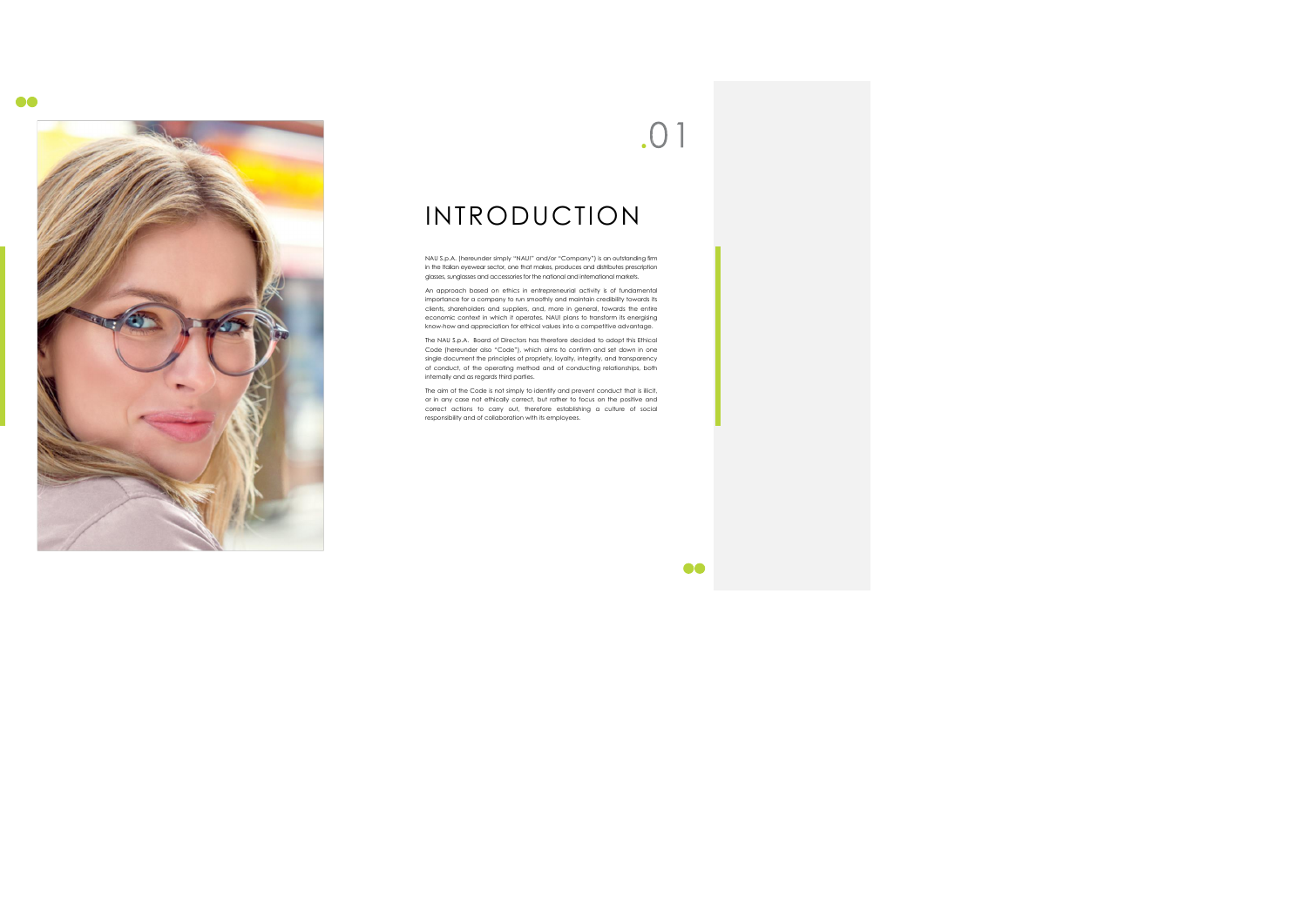## ADDRESSEES AND AREA OF APPLICATION

The Ethical Code is addressed to the following All Addressees are required to be familiar with parties: members of the corporate offices, the Ethical Code, to comply with its provisions<br>employees, temporary workers, consultants, and to contribute actively to disseminating it collaborators of all types and any other party and complying with it.<br>that may act in the name and on behalf of should any provision NAU!.

The aim of the provisions and principles specified in this Code is to explain the values,

principles of conduct and commitment in<br>relations with its interlocutors, be they<br>competitors,collaborators,suppliers.or.clients.

Should any provision specified in the Code

come into conflict with those specified in the internal regulations or procedures, the Code will prevail over any of these provisions.

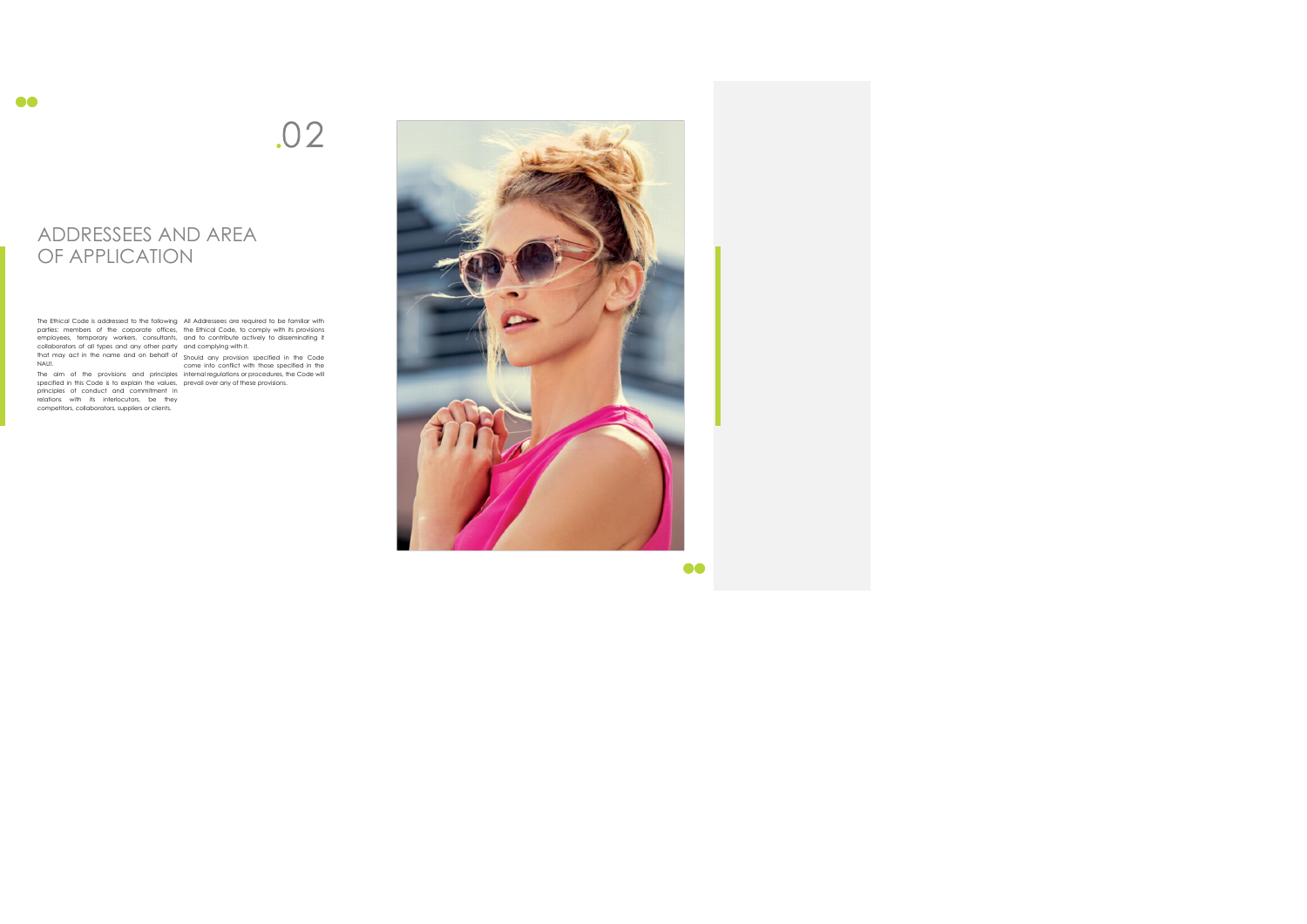### $\bullet\bullet$

# .03

### MISSION, VISION, GUIDING VALUES

NAU! Italian passion for glasses that are beautiful, unique, colourful and well made. Glasses to wear with joy and to buy in a way that is easy and fun. Always at a revolutionary price.

a Medical Device that performs the • an experience that gives life to **glasses not**  function of vision, but also, and particularly, a design accessory that characterises the face of the wearer. **With joy!**

For NAU!, its role as a contemporary brand Thispassion for beautiful and well-made glasses<br>means expressing design and fashion through was the reason why, right from the start, NAU! its products and its sales points, distinguising the decided to sell the brand **exclusively through its**  NAU! experience with **services that are smooth-own shops** in Italy and abroad, in order to **running, easy and meticulous.** Per NAU!, a pair of glasses is not simply guarantee continuously:

NAU! Makes its products by utilising advanced technologies, together with the **artisanal art** of • a **revolutionary price**, able to combine high the eyewear sector, a typically Italian art mode that originated in the middle of the nineteenth century, and that has made Italy famous worldwide. It is no coincidence that the NAU! Head Office and its production unit are located in the area where Italian eyewear took its first steps. The place where the second largest Italian eyewear district is found.

NAU! makes **new collections every 15 days,** in order to give people the pleasure of a constant supply of new products, always in line with current trends in terms of colour, design and technology. More than 70% of NAU! collections are made in

**Limited Editions,** in order to add a value of individuality and exclusivity to the face of the wearer.

**as a medical device but as an accessory**  that uniquely defines the face of the wearer, thanks to the broad range of products and colours to try in full freedom;

- quality and a correct price, also thanks to the vertical integration between production and distribution;
- a working style with constant focus on **sustainability** in relation to the Environment and People;
- **client services that are always on hand free of charge:** eye examination, assistance and
- minor repairs, technical and aesthetic consulting services to ensure that glasses are always aesthetically pleasing and technically high-performance.

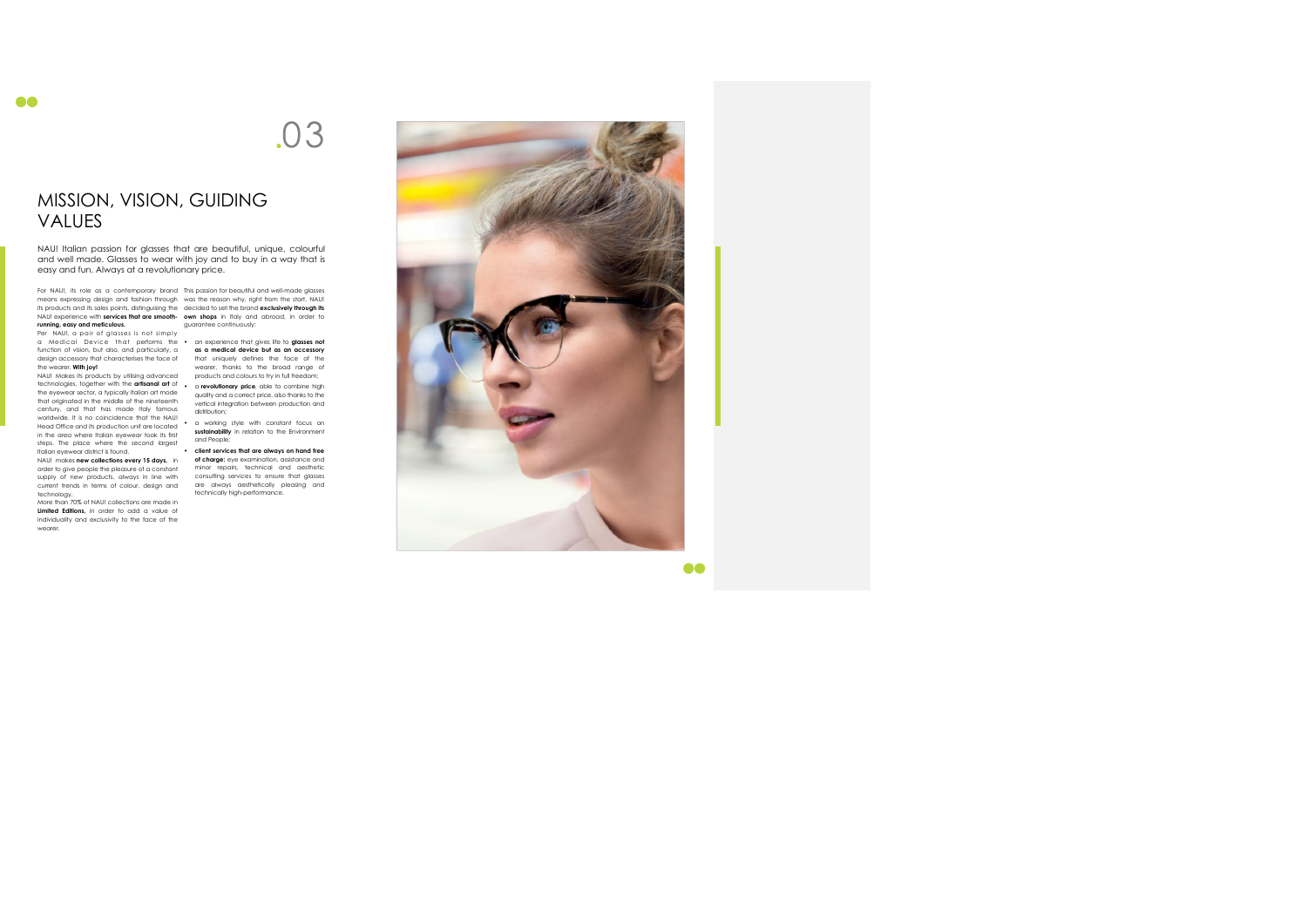### RESPECT FOR THE INDIVIDUAL

the people with whom it engages.

### SOCIAL AND ENVIRONMENTAL **RESPONSIBILITY**

or disparaging treatment; no disciplinary Company objectives include: sanction may be imposed without following the correct procedures.

The Company commits to respecting the rights, For NAU! innovation means growing with the physical, cultural and moral integrity of all people and thanks to people, combining me people with whom it engages. growth and development target attainment<br>Focus on the Individual is particularly expressed with a strong level of awareness and **social** with a strong level of awareness and **social** 

- 
- 
- 

by valuing its staff members (both employees **responsibility,** which translates into: and those connected to the company by another form of work relationship), • respect the **environment** while working concentrating on client needs and requests, • promote **healthy eyes for everyone**  propriety and transparency in negotiations with propriety and transparency in negotiations with • growth, protection and development of its<br>suppliers. The Company therefore acts **human capital** constantly in such a way as to avoid any form of discrimination against its interlocutors, The Company directs its activities while pursuing internal or external, due to age, gender, sexual environmental protection and continuously orientation, private life, health conditions, race, improving its services in this specific area, also nationality, political opinions or religion No employee may be subjected to intimidation manufacturing activity. In line with this, the

None of the Company policies, including – but international environmental legislation; not limited to – those related to hiring, firing, • organisation of production activities, salary, promotion, training, discriminate due to race, colour, gender, religion, political opinions, nationality, social origin, ethnic origin, invalidity, • staff awareness-raising and training, so that age, civil status, procreation possibility, sexual orientation or any other personal condition of the employee. The only exception to the above is if the selection requirement entails from the application of national regulations or legislation specifically interpreted in order to promote increased equality in employment opportunities.

considering the environmental impact of its

- compliance with current national and
- minimising the direct and indirect environmental impact;
- they are aware of the environmental aspects and impact related to their activities, and to working while respecting the environment, helping the company to reach its objectives.

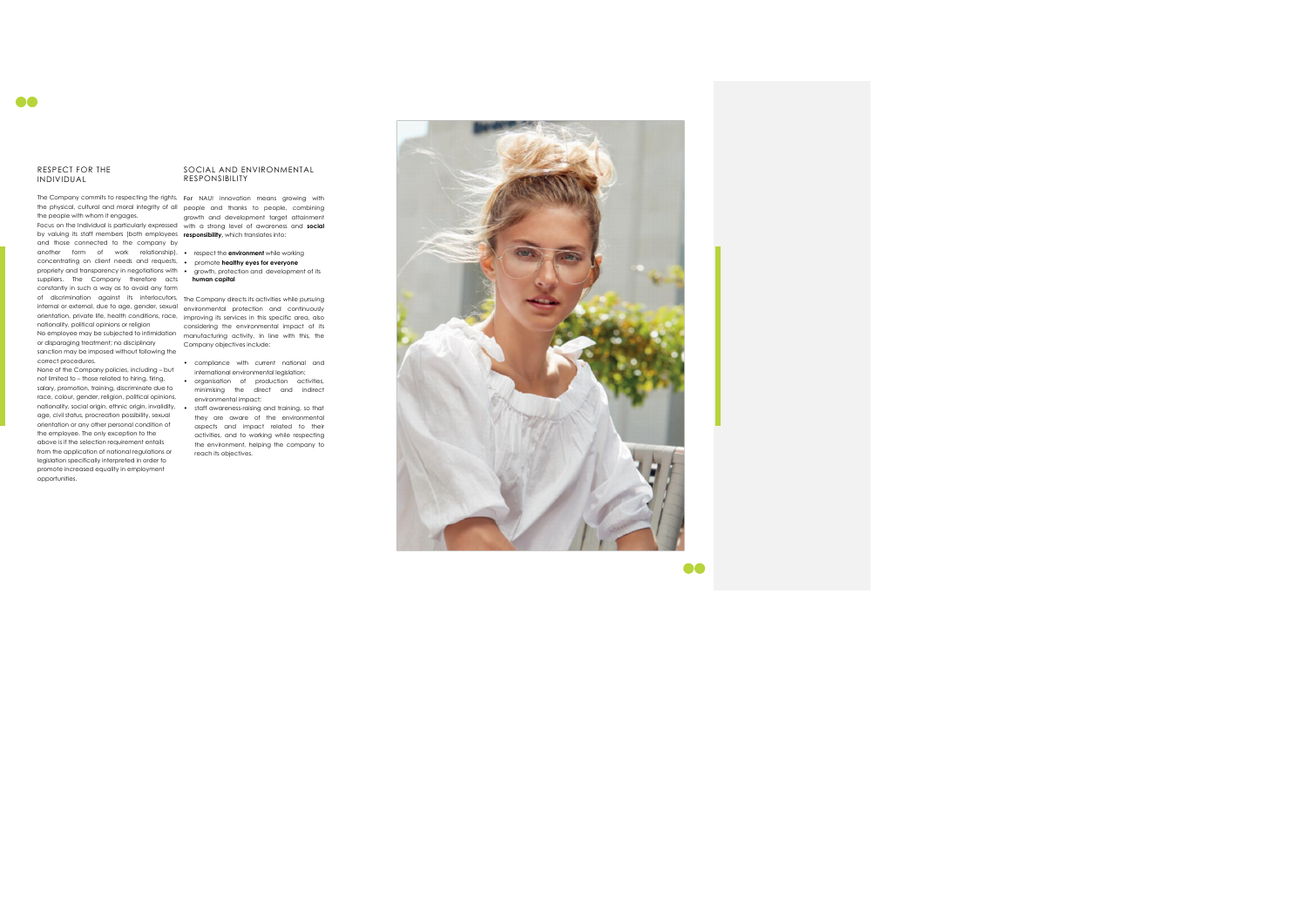## CODE OF CONDUCT

All Addressees are required to act in good faith collusive behaviour, illegitimate favours and any and respecting the interests of the third parties form of solicitation for personal advantage which whom the Company engages, and they and/or for the advantage of third parties are must also behave in a manner inspired by strongly condemned and prohibited. To this moral integrity, transparency, and, particularly, effect, in relations with clients, suppliers or third the values of honesty and propriety. All NAU! parties, public officials or private individuals, it is activities are developed and conducted in not permitted to offer/accept, directly or compliance with the highest quality standards, indirectly, money, gifts or benefits in order to following logical and efficient guidelines and obtain undue advantages, such as the issue of maintaining the value of fair competition with an official deed. other organisations operating in the sector, therefore abstaining from any behaviour that COMPLIANCE WITH LEGAL might damage a client or third party. The Company also repudiates all forms of REQUIREMENTS AND PROVISIONS discrimination and refuses to utilise any form of work done by minors. These principles are particularly important during the supplier

BUSINESS QUALITY AND ETHICS good faith and in adherence to contractuallyagreed obligations. Practices of corruption

selection process.

All Addressees are required to operate in a proactive and participatory manner, fostering cooperation and collaboration. They are required to conduct relations with their colleagues and external interlocutors fairly and correctly, in compliance with the principles of

DILIGENCE AND GOOD FAITH specified in Legislative Decree 231/01 and All activities conducted in the name of and on behalf of NAU! must be conducted in compliance with legal requirements and provisions: any conduct or behaviour that might be included in the types of offences subsequent modifications and integrations will not be tolerated in any way.

> The Company openly opposes any corruptive practice aimed at obtaining undue advantages, in reference both to relations with Public Administration bodies or Public Parties, and in relation to Private Individuals.

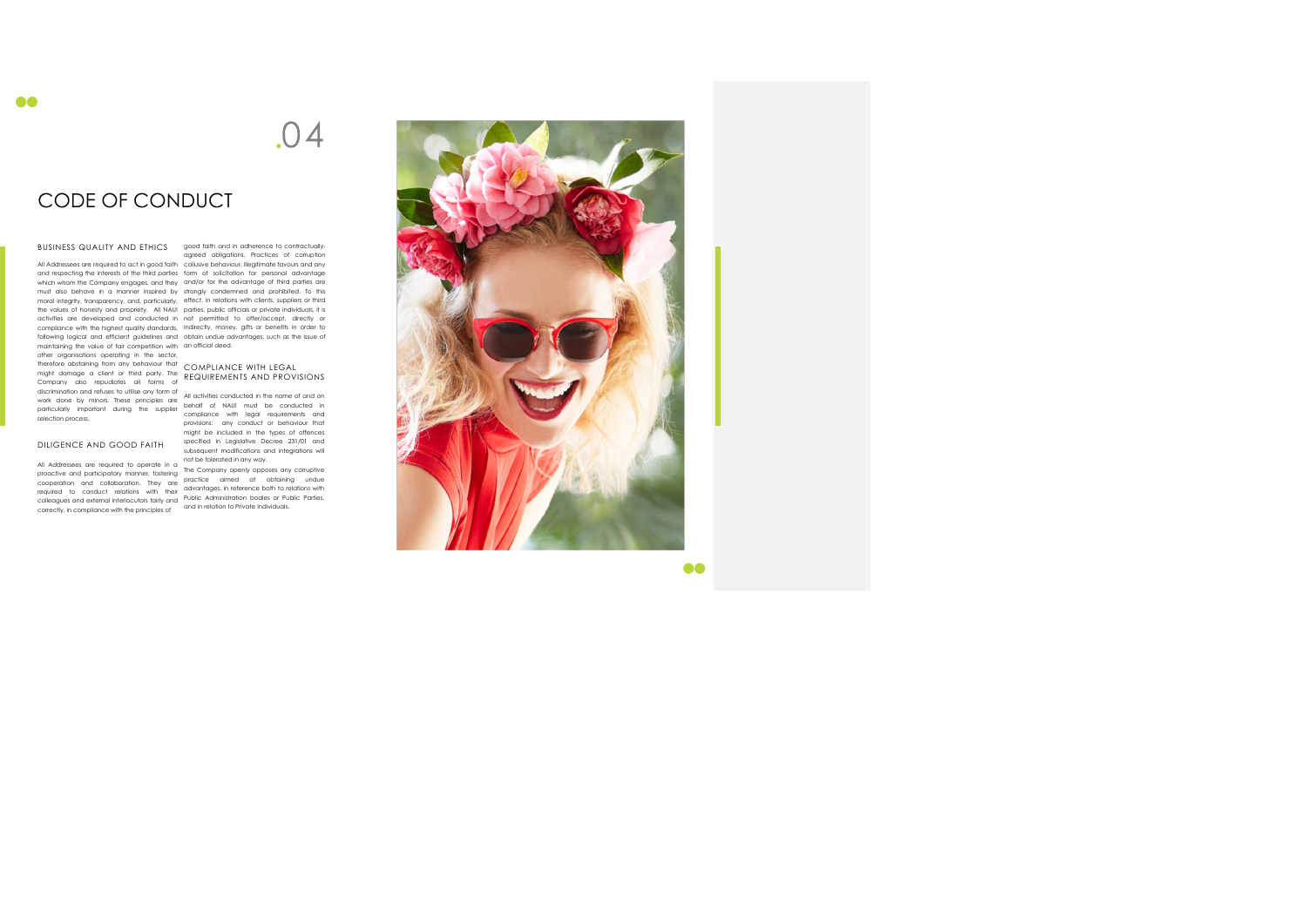### CONFLICTS OF INTEREST

avoid any situation that might contrast a personal interest with that of the company, or that might compromise their impartiality or objectivity. Any time that a situation of conflict of interest might arise, even indirect or potential, addressees are obliged to report this situation promptly to the Supervisory Body, so that the seriousness can be assessed and the potential consequences mitigated or eliminated.

It is not permitted to offer or receive any forms of gift or benefit that may be interpreted as PRIVACY PROTECTION exceeding normal commercial and courteous practice or that may be interpreted as an instrument for acquiring favourable treatment in the execution of working activities. Free gifts of a high economic value, in cash or stocks, are not permitted. In particular, there is no tolerance for any form of corruptive behaviour with regard to public officials, executives or employees working for the Public Administration, public authorities or institutions, in any form or manner. The provisions regulating this issue in the various national legislations must be strictly adhered to. Entertainment expenses and gifts to public

Addressees are required to abstain from and and also to the provisions and regulations officials, if permitted, must comply with the Company's general policy regulating expenses, governing the public bodies involved. The provisions referred to above cannot be eluded by resorting to third parties. Gifts are understood also to include benefits (such as, for example, the offer of holiday package deals, participation in events or promises of employment). Should there be any doubt regarding the possibility of accepting or offering a gift, the value of which is not purely symbolic, the employee must immediately notify her/his line manager.

favourable treatment that cannot be ascribed<br>PRESENTS, FREE GIFTS & BENEFITS to a normal courteous relationship, must notify Any Addressee who might receive gifts or to a normal courteous relationship, must notify her/his supervisor or manager.

Privacy is protected by respecting the legallyspecified provisions, and adopting adequate methods for the treatment and conservation of information of which the Company becomes privy. Excluding the hypotheses specified by the law, it is forbidden to communicate /disseminate personal data without having first obtained the permission of the party in question.

Investigations into personal preferences or opinions are not allowed.

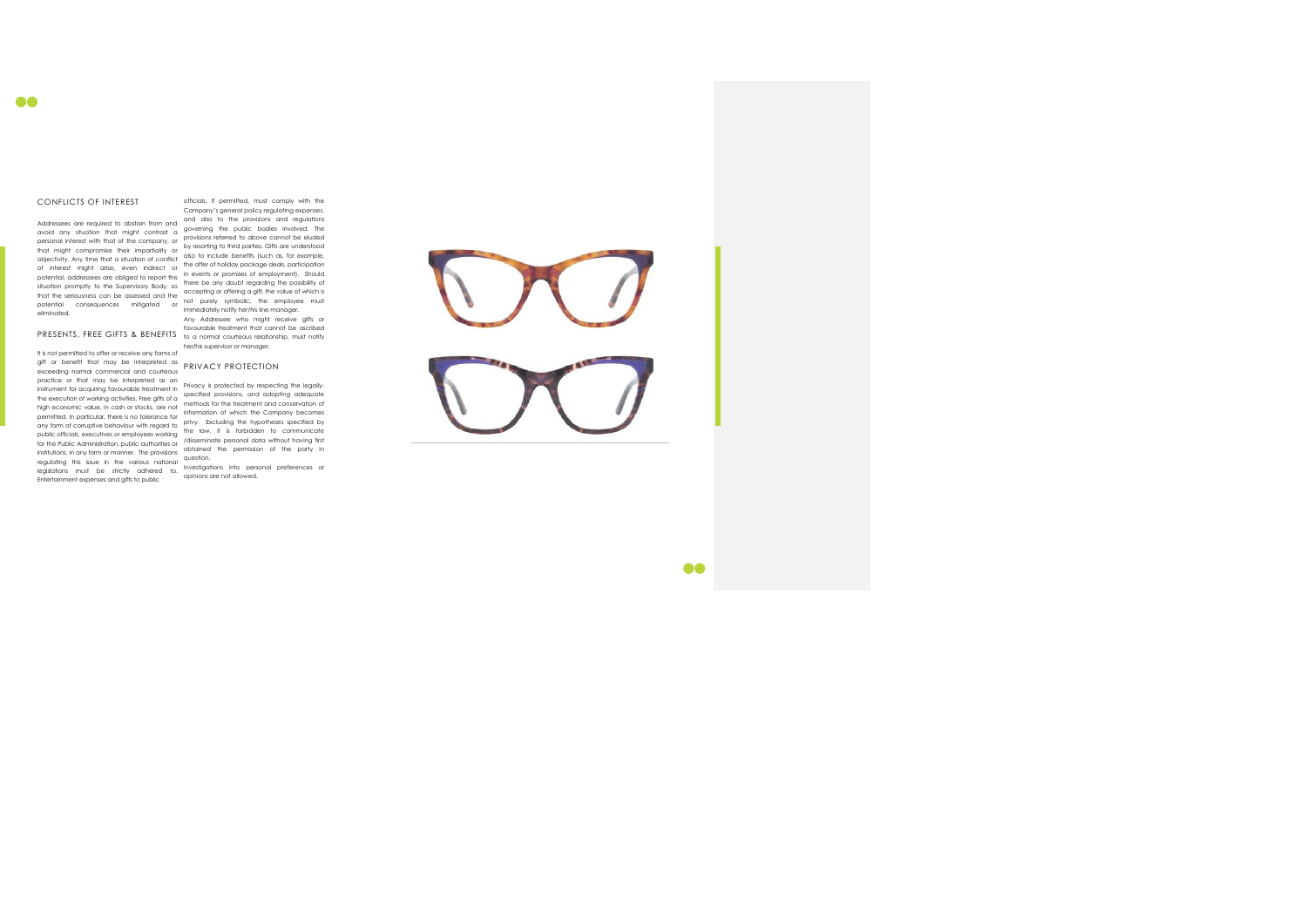### TRANSPARENCY IN ACCOUNTING the various levels of responsibility, facilitate the AND INTERNAL CONTROLS

be prepared in full compliance with legal requirements and in adherence to the sectorial provisions in force: in particular, the accounts and the balance sheet must adhere to the criteria of clarity, veracity and correctness, in order to faithfully represent the economic, asset

All forms of accounting documentation must involved in the transaction. Should any process of entering these transactions into the accounts, and reconstruct of all the steps Addressee become aware of any fact or action that might have compromised the veracity of the supporting documentation, s/he is required to report this promptly to her/his supervisor or manager.

and financial management facts. All performing any activities that might violate the Addressees are required to cooperate in order provisions of the anti-money-laundering to obtain a correct representation of the facts legislation, or any other directive issued in this in the accounts: each transaction must be area by the competent authorities, and also to accompanied by supporting documentation refrain from starting any type of relationship which is produced and archived, and which with counterparties that might be involved in make it possible to identify the mandates and terrorist activities, money-laundering activities, The Company commits to refraining from or criminal activities of any kind.

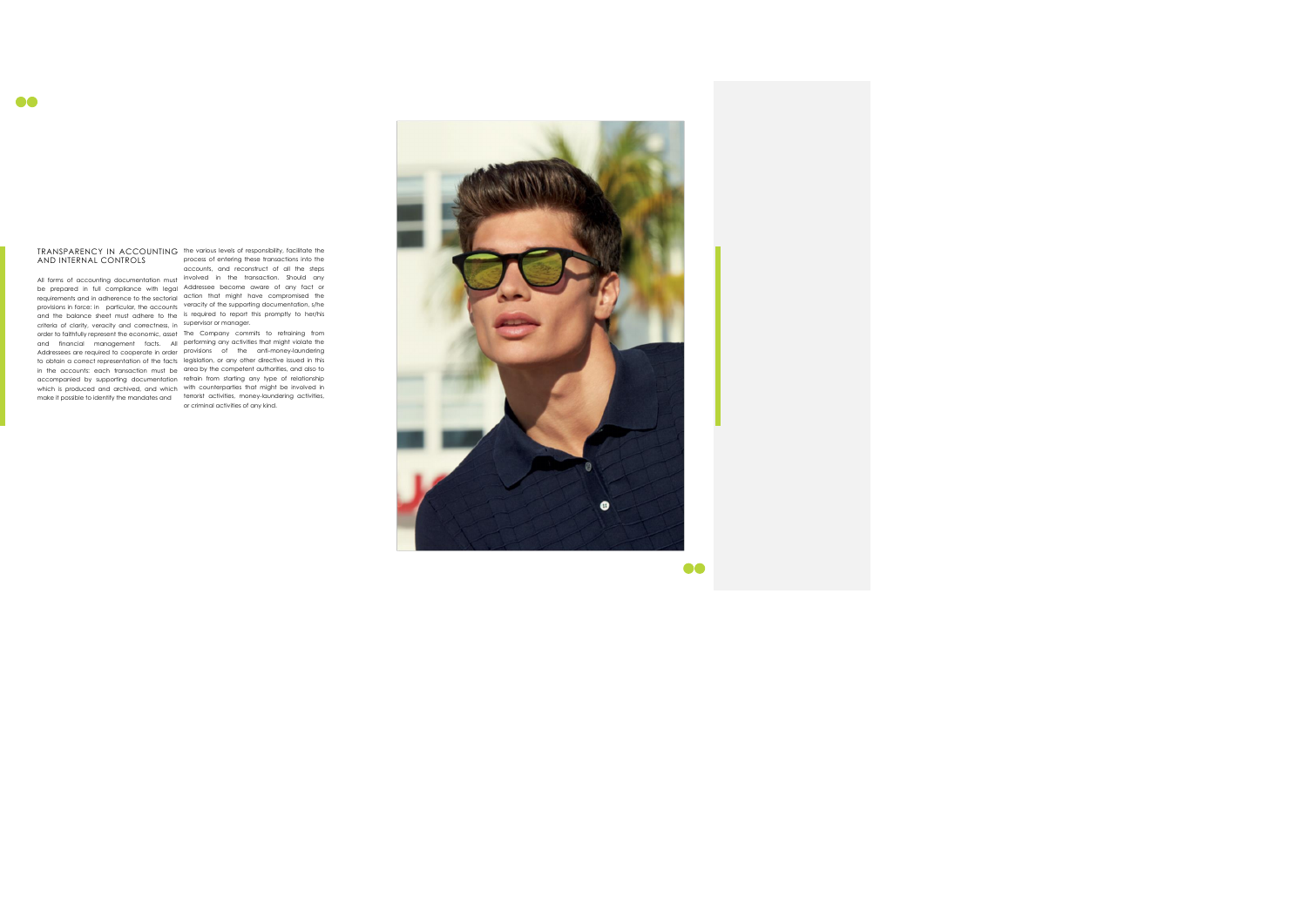### PROTECTION OF COMPANY ASSETS

diligence in order to protect the company assets, using the instruments entrusted to them using them improperly.

- 
- 
- send email messages that are offensive or updated. that might offend a person and/or damage the company image;
- surf internet sites with indecorous and offensive contents.

All employees are required to operate with Company information of any kind (commercial, correctly and responsibly, and refraining from forbidden to reveal to unauthorised persons With specific reference to the utilisation of IT information that might put at risk the scrupulously adopt the specifications of the The Company believes that protecting its company security policies, in order to avoid intellectual property (brands, patents, formulas, compromising the protection functions of the IT computer programs, etc.), with any legal financial, technological, etc.) constitutes an asset that NAU! Intends to protect. It is therefore (internal and external to the Company)

instruments, all employees are required to company's technical and commercial assets. systems. More specifically, it is not permitted to: means available, is an absolute priority.

The Company reserves the right to impede misrepresented utilisation of its assets and infrastructures, by utilising control systems, remaining in force the obligation to comply with the current legislative provisions (Law on Privacy, Workers' Statute, etc.).

### PROTECTION OF INFORMATION AND INTELLECTUAL PROPERTY

• utilise the instruments available (programs, In the same way, information received from e-mail, internet, telephone, fax, etc.) for third parties is treated by the Company in full purposes unrelated to work requirements; respect of the confidentiality and privacy of the • download programs or install software that parties involved. In order to achieve this, is not authorised, or that differs from those specific procedures and policies for protecting provided by the Company; information are applied and constantly

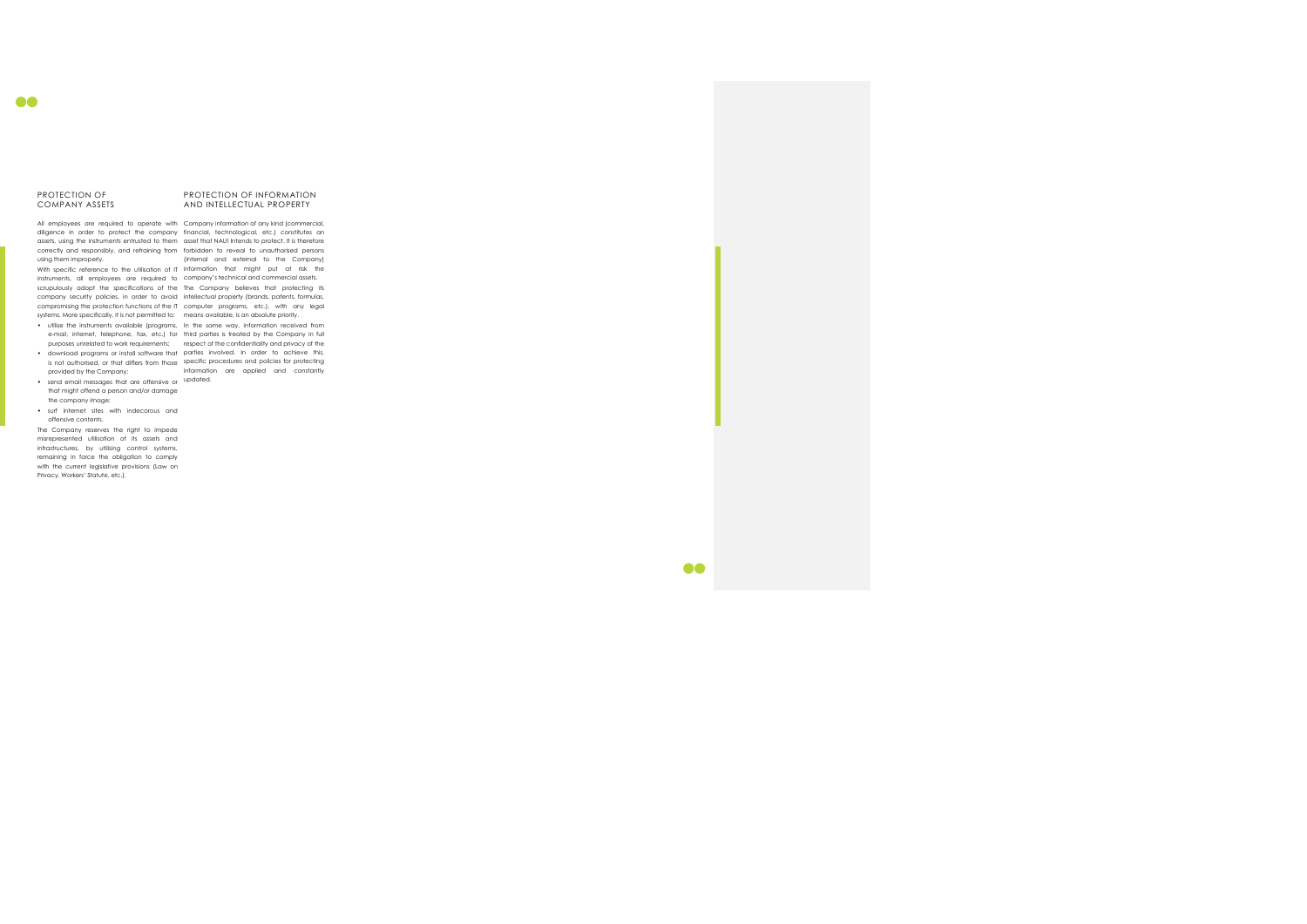## RELATIONS WITH WORK ASSOCIATES

COMPLIANCE WITH CONTRACT AND LABOUR LEGISLATION

human rights and the current labour laws and provisions in all countries. In particular, all employees are hired with standard work contracts and there is no toleration for any form of illegal, juvenile or black market labour.

### HUMAN RESOURCES: SELECTION, MANAGEMENT & DEVELOPMENT

NAU! avoids all forms of discrimination towards its employees, and adopts objective criteria in • acts of psychological violence, attitudes or the selection, management and development behaviour that are discriminatory or of its human resources. In particular, the assessment of staff to hire is conducted based detrimental to a person and her/his beliefs; on the correspondence between candidate that may be upsetting. profiles and company requirements, respecting the principles of equal opportunities for all parties involved.

NAU! is committed to respecting fundamental The physical and moral integrity of its staff is a primary value for NAU!, and staff are guaranteed working conditions that respect individual dignity, in working environments that are safe and healthy. More specifically, the Company does not tolerate:

developing the competencies of its human respectful of personal sensitivities. with development opportunities based on competences and abilities, avoiding all forms race, health conditions, nationality, political employees, adopting appropriate working opinions or religious beliefs.

### PROTECTION OF MORAL AND PHYSICAL INTEGRITY

The Company is committed to enhancing and conduct detrimental to a person and not It also does not tolerate behaviour such as acts of violence, sexual molestation and in any case

resources, and aims to offer all staff members The Company is committed to disseminating of discrimination associated with age, gender, responsible conduct on the part of all and consolidating a culture of safety, developing the awareness of risks, fostering methodologies and ensuring adequate training interventions.



- abuse of power. Abuse of a position of authority constitutes asking, as an act due to a line manager, services and personal favours, or adopting attitudes or carrying out actions that are detrimental to the dignity or autonomy of the staff member;
	-
- sexual molestation, behaviour or discourse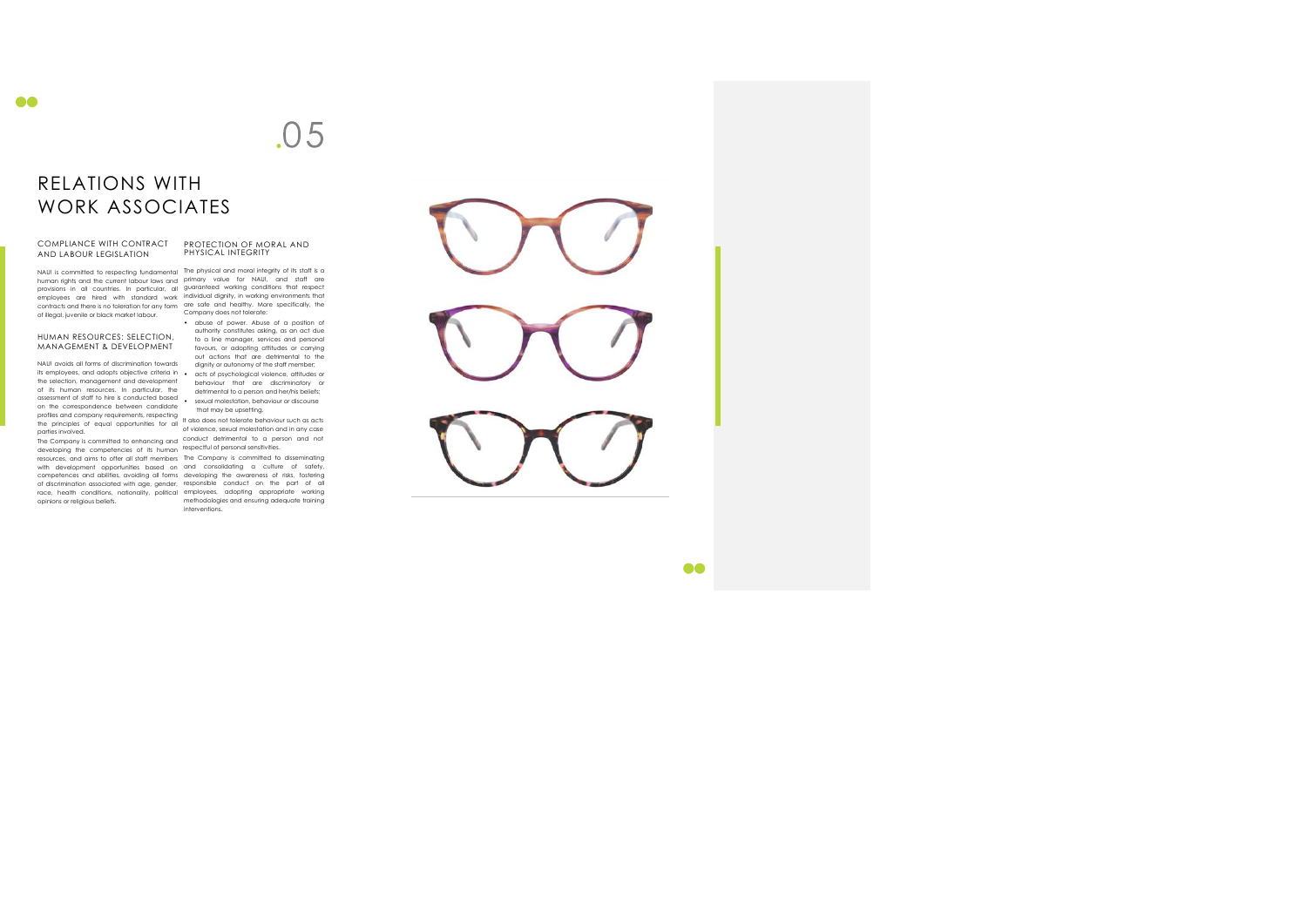### $\bullet\bullet$

# .06

## RELATIONS WITH CLIENTS

Relations and communications with the Company's clients are imbued with maximum correctness and respect for current legislation, without any recourse to commercially irregular practices. In relation to this, a number of obligations have been introduced for all Addressees, who must:

- use maximum courteousness, politeness and good manners with clients;
- provide full and accurate information, also regarding the potential risks related to the utilisation of the item, clearly and transparently, so that the client can make informed decisions;
- listen to the client's needs, constantly monitor customer satisfaction and any positive and/or negative feedback;

As informational tools, advertising messages must also adhere to the criteria of simplicity, clarity and completeness, avoiding the risk of any practices that might be misleading or irregular.

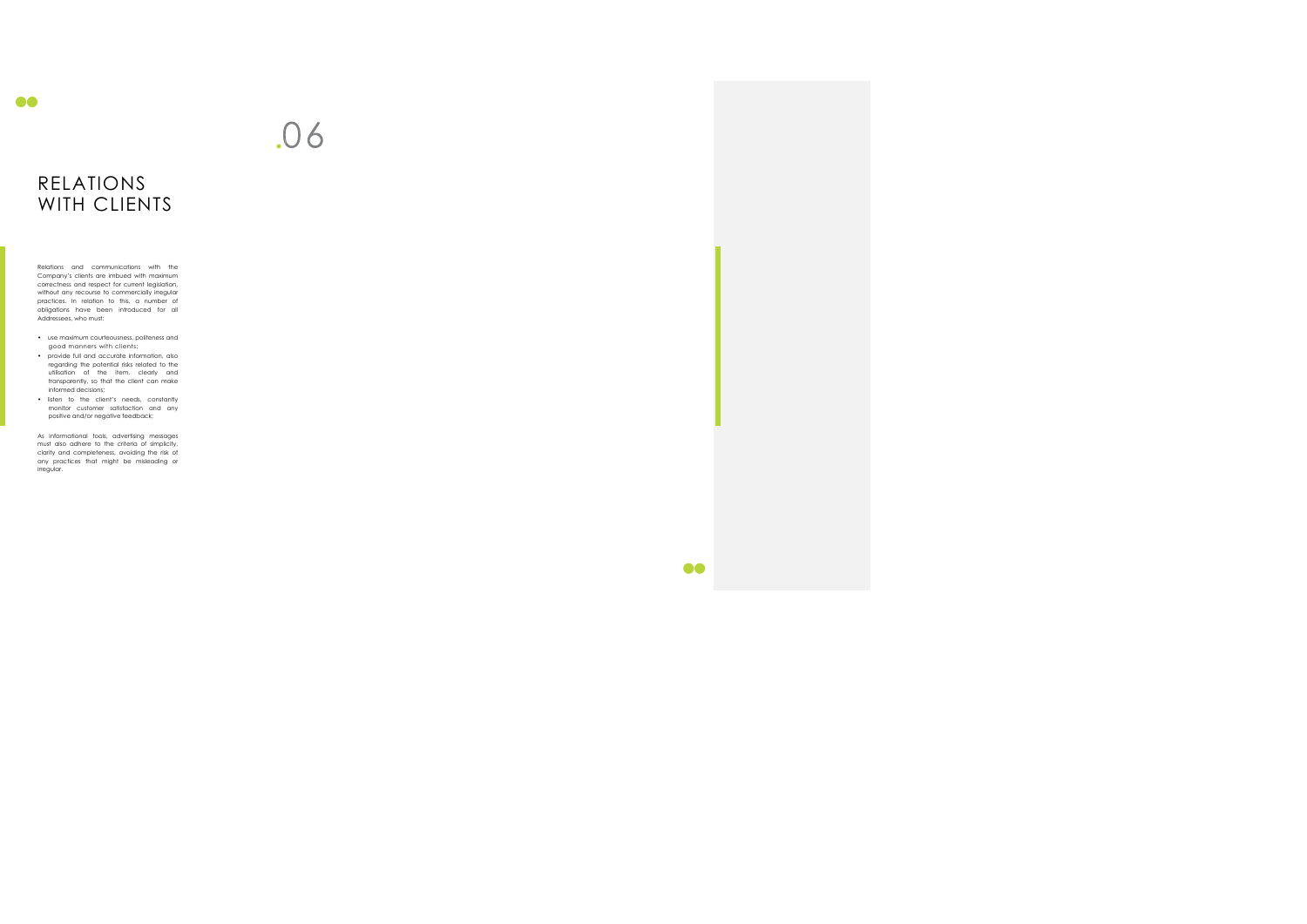## RELATIONS WITH SUPPLIERS

NAU! is aware of the central role played by guarantees regarding compliance with the<br>suppliers in its value chain: they constitute a obligatory norms issued by the International fundamental component of the Company's Labour Organization to counterparts operating success, considering that the products required in countries where workers' rights are not for production activities are bought from respected.

supply order; however, suppliers must comply with the prerequisites of environmental trustworthiness and quality, and, when required, they must possess and provide evidence of their legislative compliance. The Company also reserves the right to request appropriate

suppliers. NAU! therefore aims to be a partner The reason for the supply choice, and the that is dependable, loyal and respectful of the related price agreed, must always be commitment given. It guarantees impartiality in appropriately formalised and documented, for<br>the supplier selection process, not excluding both tangible services (i.e. supply of materials) anyone from the possibility of competing for a cand for intangible services (i.e. consulting services).

Those performing roles related to these functions, and all the Addressees, are explicitly forbidden to abuse any position of strength.

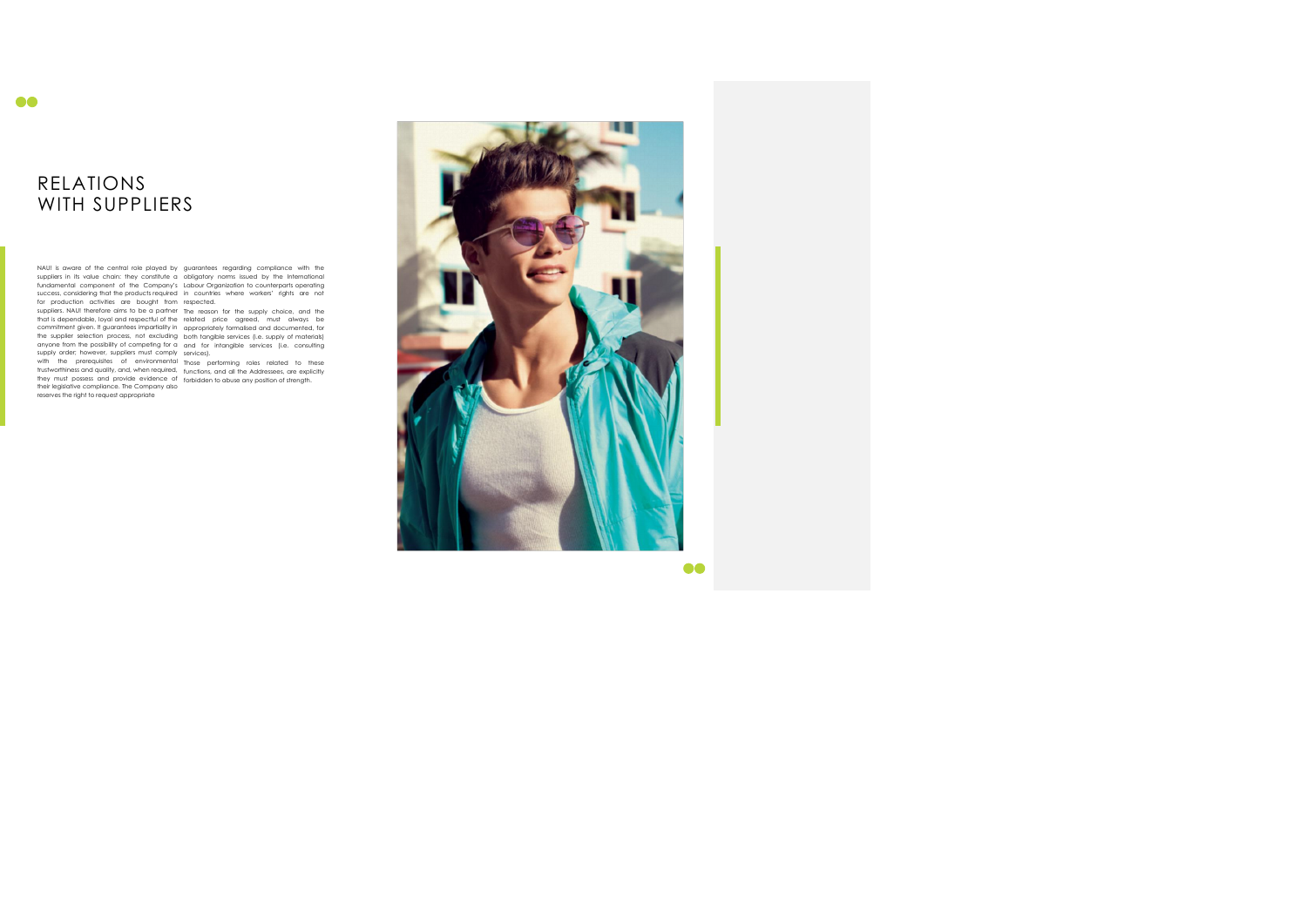## .08 RELATIONS WITH THE COMMUNITY & INSTITUTIONS

ENVIRONMENT AND TERRITORY In all its activities, NAU! has always • purpose linked to the Company's mission; demonstrated passion, expertise and respect  $\cdot$  clear and documentable destination of the environment, conscious of its resources;

processes, NAU! takes care to eliminate all that Addressees who conduct relations with State is superfluous, and to recycle everything that and governmental authorities, with national<br>can be re-used. All Addressees are responsible and foreign public institutions, and also with for ensuring operational traceability, decision other parties representing collective interests, making transparency, and for complying with must be previously identified and appropriately<br>the prohibition against providing financial authorised. These people are prohibited from:

responsibility toward future generations. Through its awareness-raising policies for • specific authorisation by those in the employees and all its interlocutors, it is strongly committed to fostering sustainable development: it participates actively in the life of the community in which it operates, and promotes messages of sustainability by subsidising activities that share the same principles, values and objectives. In its support to associations, political parties or their<br>representatives that might lead to situations of sconducting themselves in a manner that is<br>conflict of interest, and also the prohibition substance and that arisest ther against making donations to, sponsoring or

carrying out promotional initiatives for

corruptive purposes. ECONOMIC RELATIONS WITH PARTIES, TRADE UNION

ORGANISATIONS & ASSOCIATIONS • promising or making payments in cash for NAU! does not finance any political parties, either in Italy or abroad, their representatives or candidates, and neither does it sponsor • allocating public subsidies and financing to congresses or festivals aimed exclusively at political propaganda. It refrains from exerting have been granted; any form of direct or indirect pressure on political representatives. The Company does not make any contributions to organisations with which it might spot a conflict of interest (e.g. trade unions, environmental or consumer protection associations). However, it may cooperate, even financially, with these

organisations, if the following conditions all exist:

- 
- 
- Company who are appointed to manage these relations.

## RELATIONS WITH THE PUBLIC ADMINISTRATION

- misleading and that might therefore compromise the objective evaluation of the the body;
- promising or giving gifts exceeding normal practices of commercial courtesy, with the aim of obtaining preferential treatment;
- purposes other than institutional purposes; purposes other than those for which they
- executing any action, trickery or deception aimed at obtaining any advantage or profit for the Company or for third parties, to the detriment of the Public Administration.

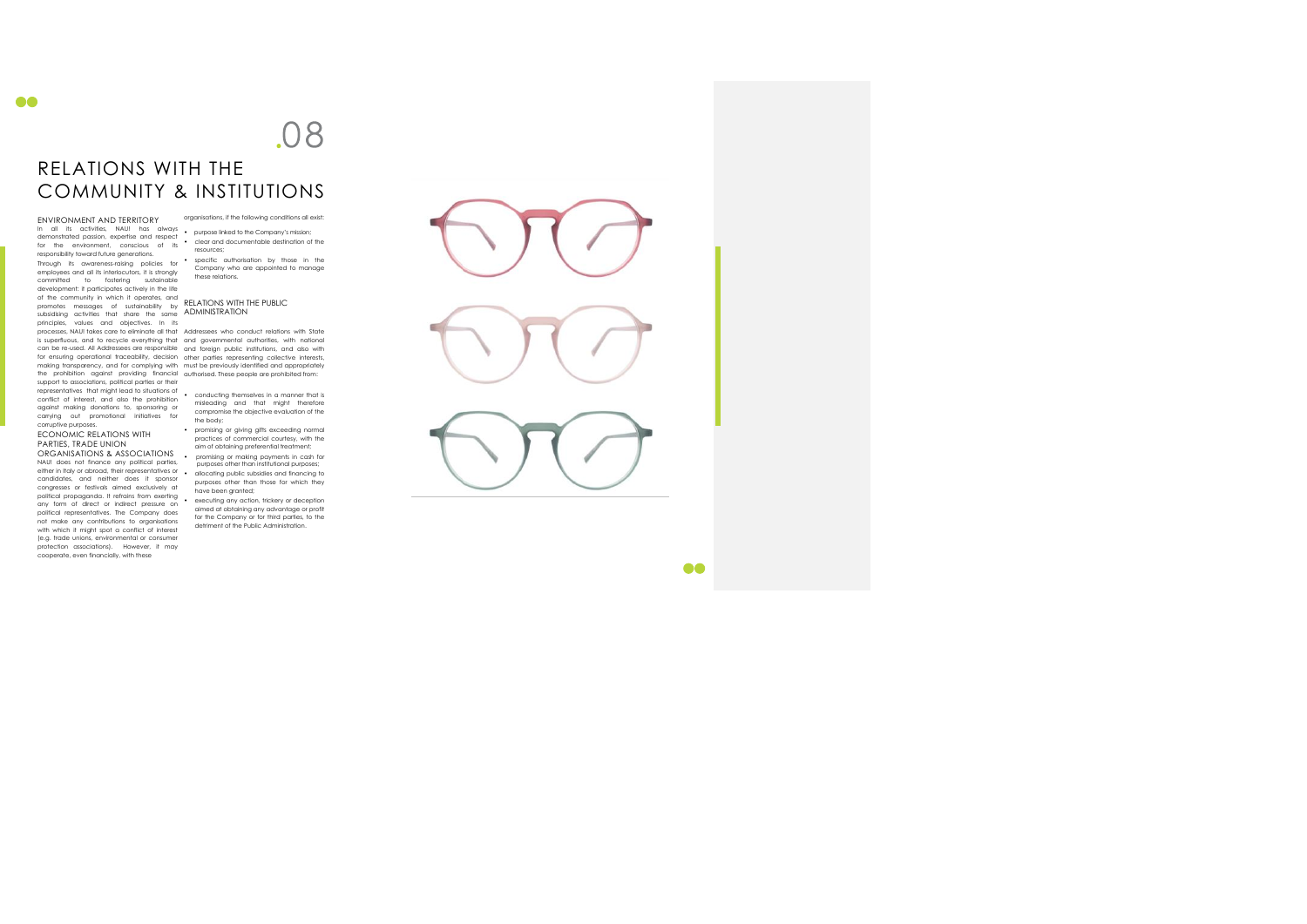## IMPLEMENTATION OF THE ETHICAL CODE

NAU! is committed to adequately disseminating Article 2104 of the Civil Code and the National the Ethical Code among the Addressees, also Collective Labour Contract - C.C.N.L.), violation by means of continuous training and of these provisions will constitute non-fulfilment awareness-raising programmes on the pertinent of the contractual obligations or a disciplinary problems. It will also commit to scrutinising and offence, with every legal consequence. The updating the contents, and to operating in people appointed to the competent positions,<br>such a way as to ensure that its Addressees possessing disciplinary powers, will carry out possess the tools that will allow them to investigations in order to determine the gravity understand, correctly interpret and implement of the facts, and implement the required

procedures specified in the Model. Addressees for compensation may be considered. are also required to collaborate with the supervisory structures, to undertake to comply NOTIFICATION OF VIOLATIONS with to the internal regulations and provisions, and to ensure that they are respected.

the provisions of the Code. It will assess the measures.

All third parties involved in the NAU! value chain (consultants, suppliers, etc.) are explicitly required to adhere to and align with the principles specified in this Code. The Company has no intention of initiating or continuing any relationship with anyone who does not accept the following condition.

gravity of potential violations following due Should the violation be committed by someone checks, and will implement the consequent in a managerial position, any appropriate sanctions. The Company will also ensure that legally-specified measure may be applied, nobody will suffer any reprisal should they notify including revocation of their role: on the other any violation of the reference provisions. hand, should the violation be committed by a All employees are required to be familiar with staff member, supplier, consultant or in any the provisions of the Code, and they must case by a third party associated with NAU! by abstain from any conduct contrary to the means of a contractual relationship other than code, promptly report any potential violation that of employee, and should the case be of<br>or any request made to them to violate these greater seriousness, the decision may be taken provisions, by means of the reference to annul the contract, and the option of asking

Compliance with the provisions of this Code must be considered as a fundamental part of the contractual obligations, and, pursuant to current legislation (with particularly reference to

Cases involving violation of legal and/or company provisions, or of this Ethical Code, must be notified promptly.

NAU! employees must report any violations, or suspected violations, to their line managers, or, in cases where reporting by the employee to their manager is not effective or appropriate, they must turn to the Head of the Human Resources Office, or directly to the Supervisory Body.